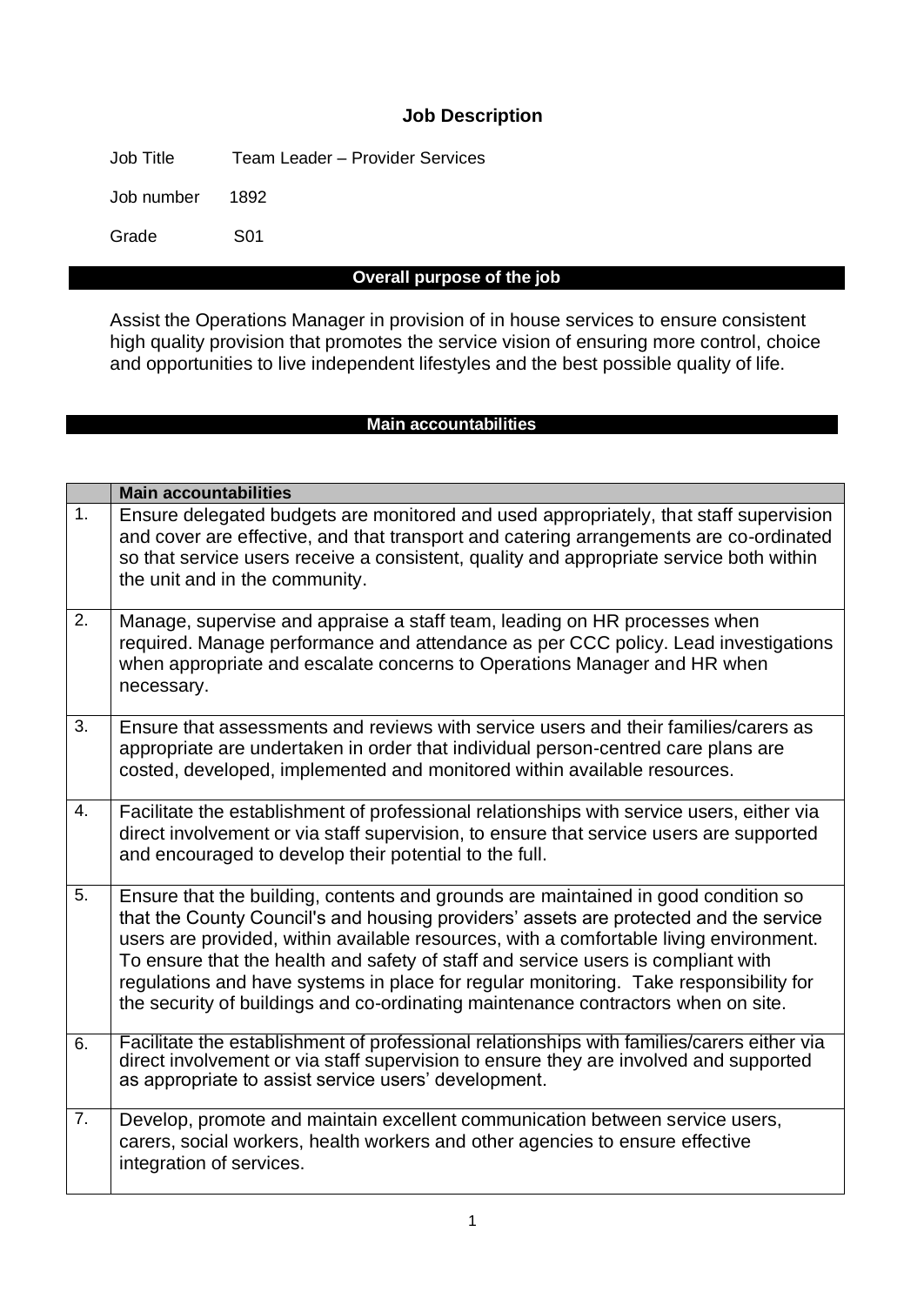| 8.  | Ensure that service users' personal records and all other designated records are<br>maintained to ensure adherence with Departmental policies and procedures.                                                                                                                        |
|-----|--------------------------------------------------------------------------------------------------------------------------------------------------------------------------------------------------------------------------------------------------------------------------------------|
| 9.  | Ensure that the direct line manager is alerted immediately regarding any<br>incident/development which might have a significant effect on service users, and to<br>ensure that County Council policies and procedures regarding fire prevention/Health<br>and Safety are adhered to. |
| 10. | Facilitate and Participate in staff training activities, co-ordinate the supervision of<br>students on placement and contribute to the Service's policy/strategy formulation, and<br>research information to ensure that services are continually developed.                         |

**Safeguarding commitment** *(Include for roles involving work with children/vulnerable adults)* We are committed to safeguarding and promoting the welfare of children and young people/vulnerable adults. We require you to understand and demonstrate this commitment.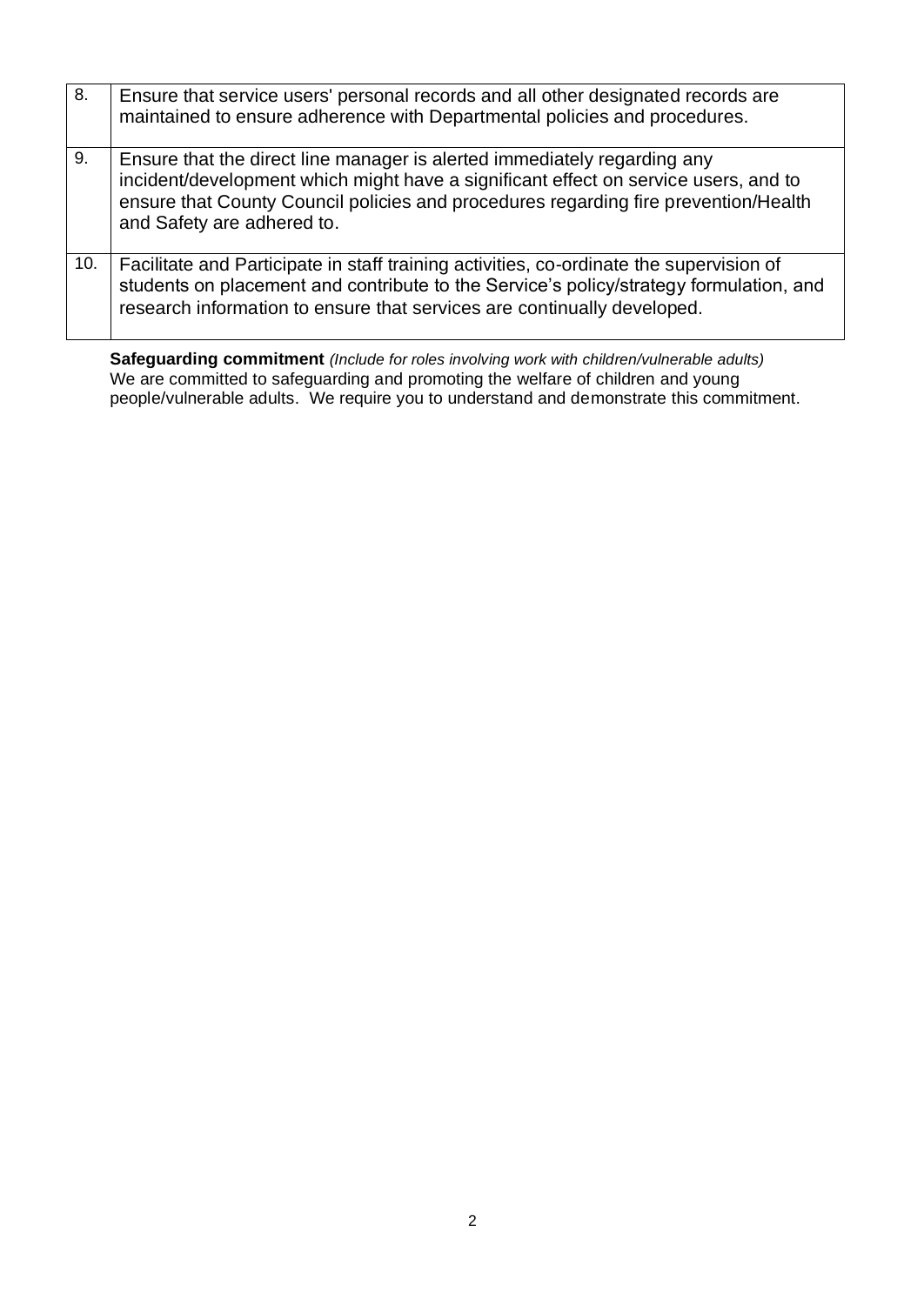## **Person Specification**

## **Qualifications, knowledge, skills and experience**

| <b>Qualifications Required</b>                                                                  | <b>Subject</b>                | <b>Essential/</b><br><b>Desirable</b> |
|-------------------------------------------------------------------------------------------------|-------------------------------|---------------------------------------|
| Obtained or working toward Level<br>4 NVQ or Diploma in Health and<br>Social Care or equivalent | <b>Health and Social Care</b> | <b>Essential</b>                      |
| Dip SW or degree in SW<br>Management/Specialist Social<br><b>Work Course</b>                    | <b>Social Work</b>            | <b>Desirable</b>                      |
| <b>PROACT SCIP-r-UK training</b>                                                                |                               | <b>Desirable</b>                      |
| Level 5 Management Award                                                                        |                               | <b>Desirable</b>                      |

Minimum level of qualifications required for this job

Minimum levels of knowledge, skills and experience required for this job

| <b>Identify</b>                             | <b>Describe</b>                                                                                                    | Essential/<br><b>Desirable</b> |
|---------------------------------------------|--------------------------------------------------------------------------------------------------------------------|--------------------------------|
| <b>Skills</b>                               |                                                                                                                    |                                |
| Self-awareness                              | Self-awareness/openness to<br>exploring own impact and power<br>associated with role                               | <b>Essential</b>               |
| Working with service users                  | The ability to stimulate service<br>users to motivate them to<br>develop new skills and maximise<br>independence   | <b>Essential</b>               |
| Prioritisation                              | Ability to plan an prioritise work in<br>order to meet strict deadlines                                            | Essential                      |
| Working with service users                  | An accepting, facilitative and<br>supportive approach which<br>respects individual<br>differences/needs/pace       | <b>Essential</b>               |
| Effective communication                     | Ability to present information<br>clearly and concisely, verbally<br>and in writing to diverse groups<br>of people | <b>Essential</b>               |
| <b>Negotiation skills</b>                   | Ability to negotiate effectively                                                                                   | Desirable                      |
| <b>Experience and Knowledge</b>             | Give an idea of the type and level<br>of experience required do not<br>specify years of experience.                |                                |
| Experience of working with service<br>users | Experience of working with<br>vulnerable people in the<br>community                                                | <b>Essential</b>               |
| Experience of working with carers           | Experience of work with carers                                                                                     | <b>Essential</b>               |
| Experience of working with clients          | Experience of advocacy work                                                                                        | <b>Essential</b>               |